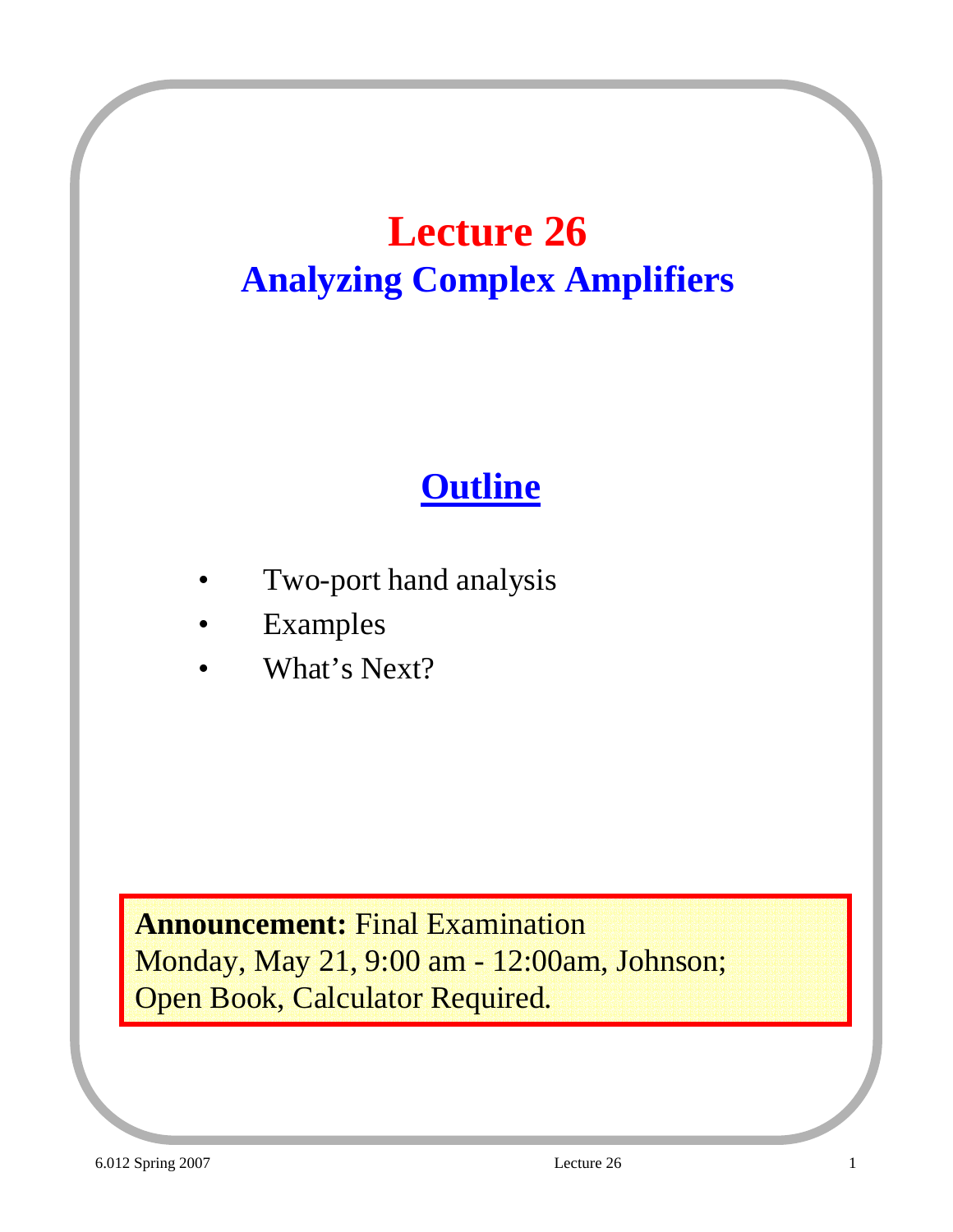# Multi-Stage Amplifier Analysis

- Draw circuit such that signal stages and biasing devices can be easily identified.
- Identify signal path and establish amplifier parameters.
- Determine function of all other transistorsusually current or voltage sources.
- Find high impedance nodes to estimate frequency response.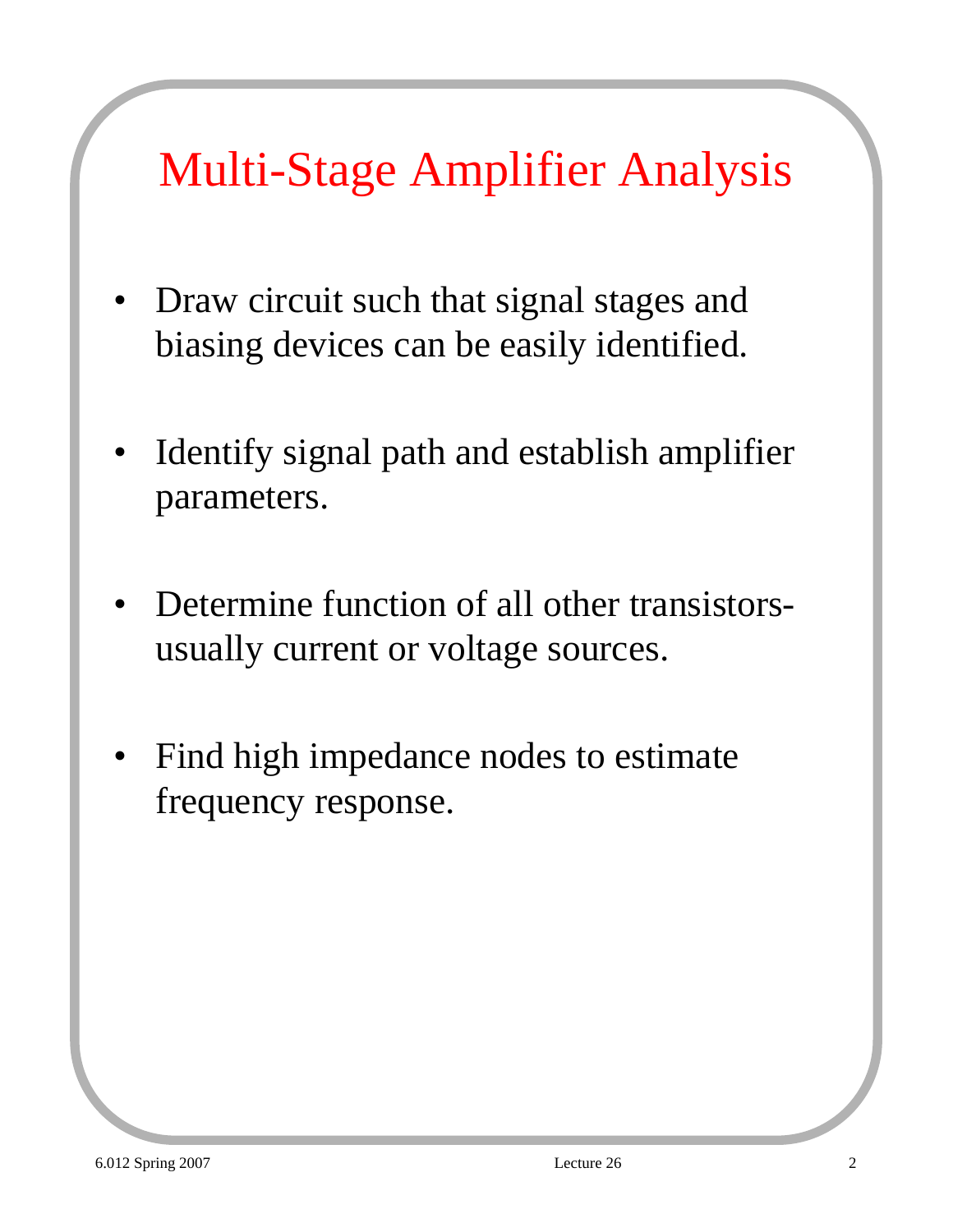## **Can now understand more complex circuits?**



NMOS CS - PMOS CD

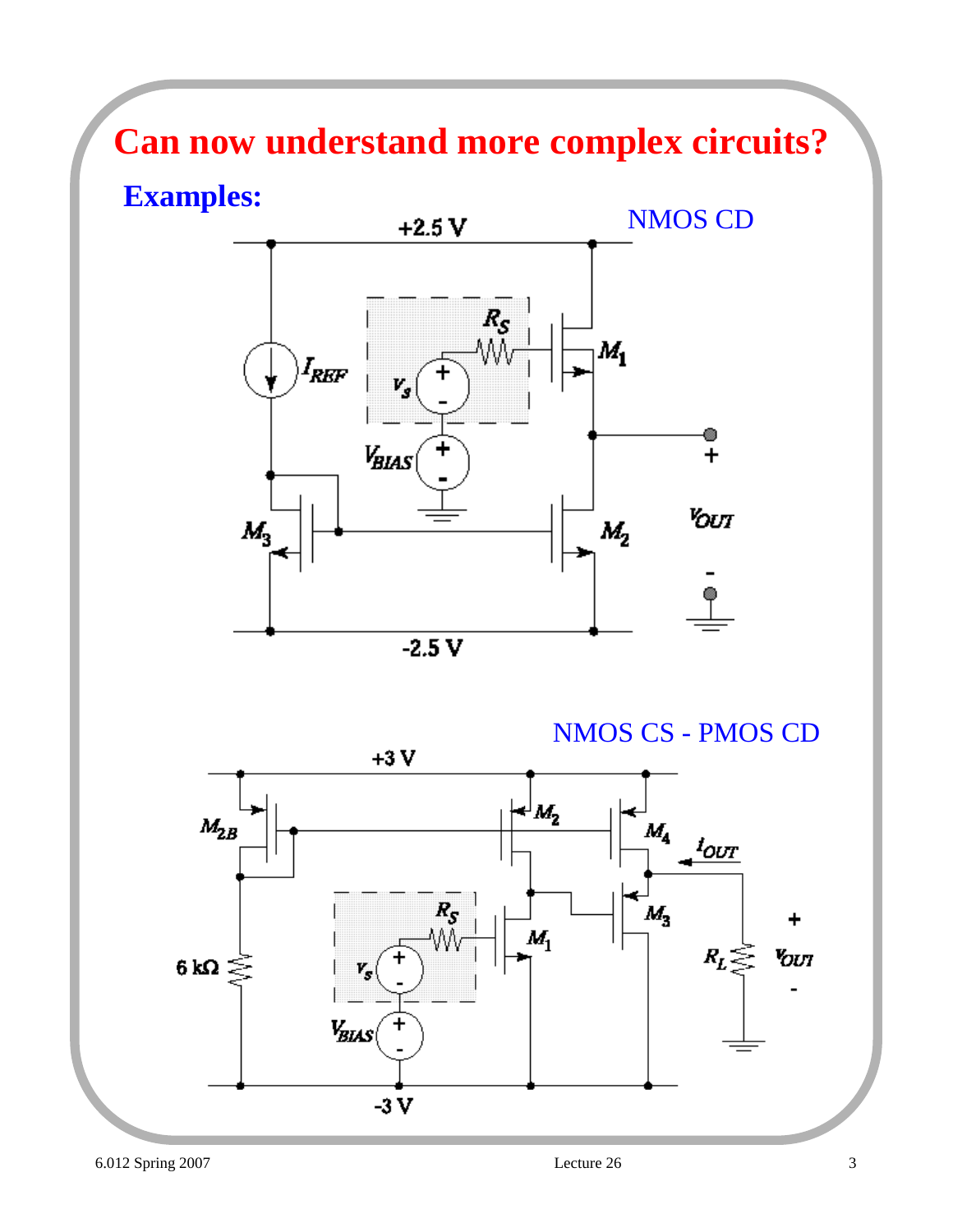### **Can now understand more complex circuits?**



PNP CC - PNP CE

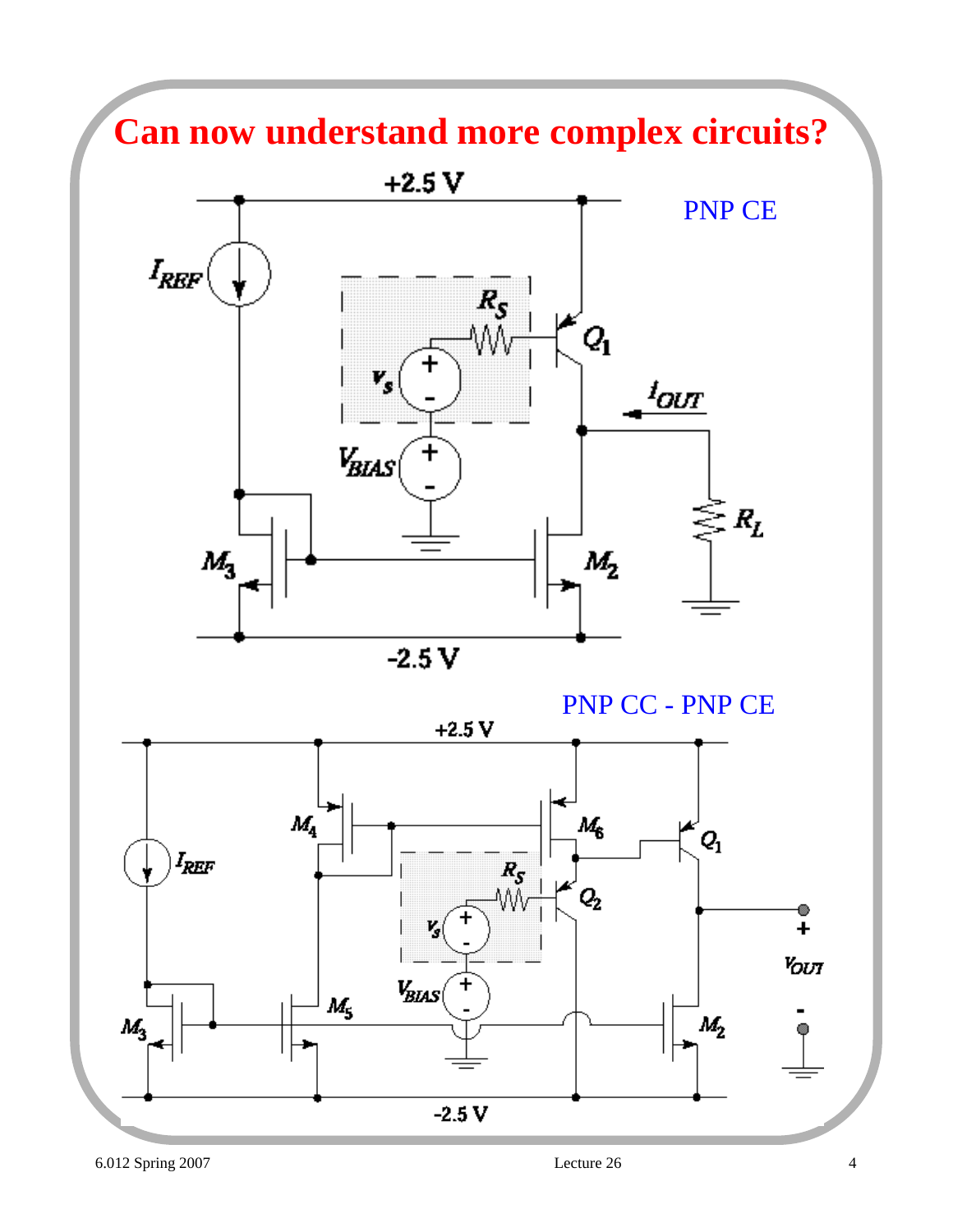## BiCMOS Voltage Amplifier



#### Qualitative View

- Identify signal path and establish amplifier parameters
- CS-CB-CD-CC Good voltage amplifier
- Determine function of all other transistors-usually current or voltage sources
- Find high impedance nodes to estimate frequency response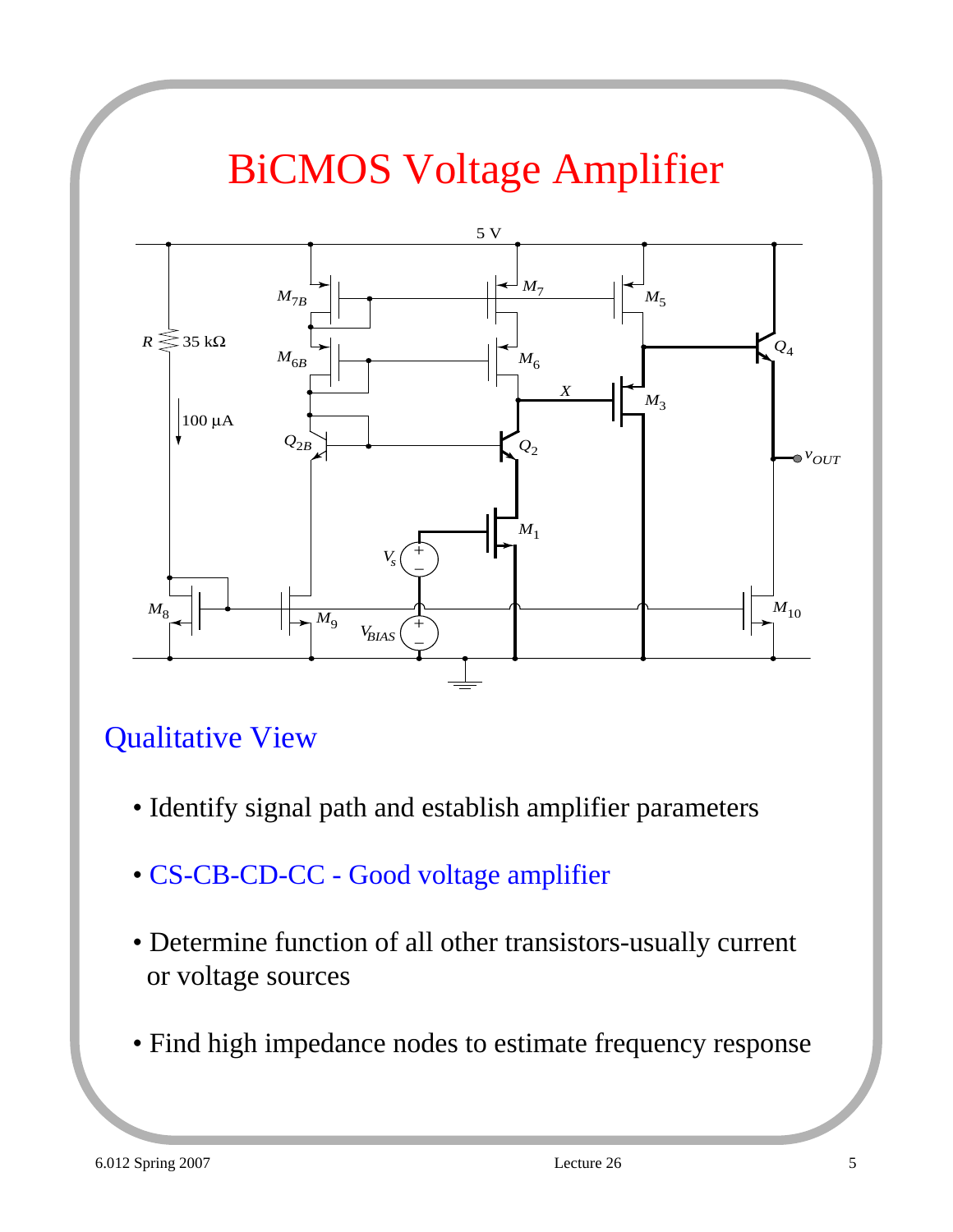

 $R_{out} = \beta_{02} r_{02} \| g_{m6} r_{06} r_{07} \|$ 



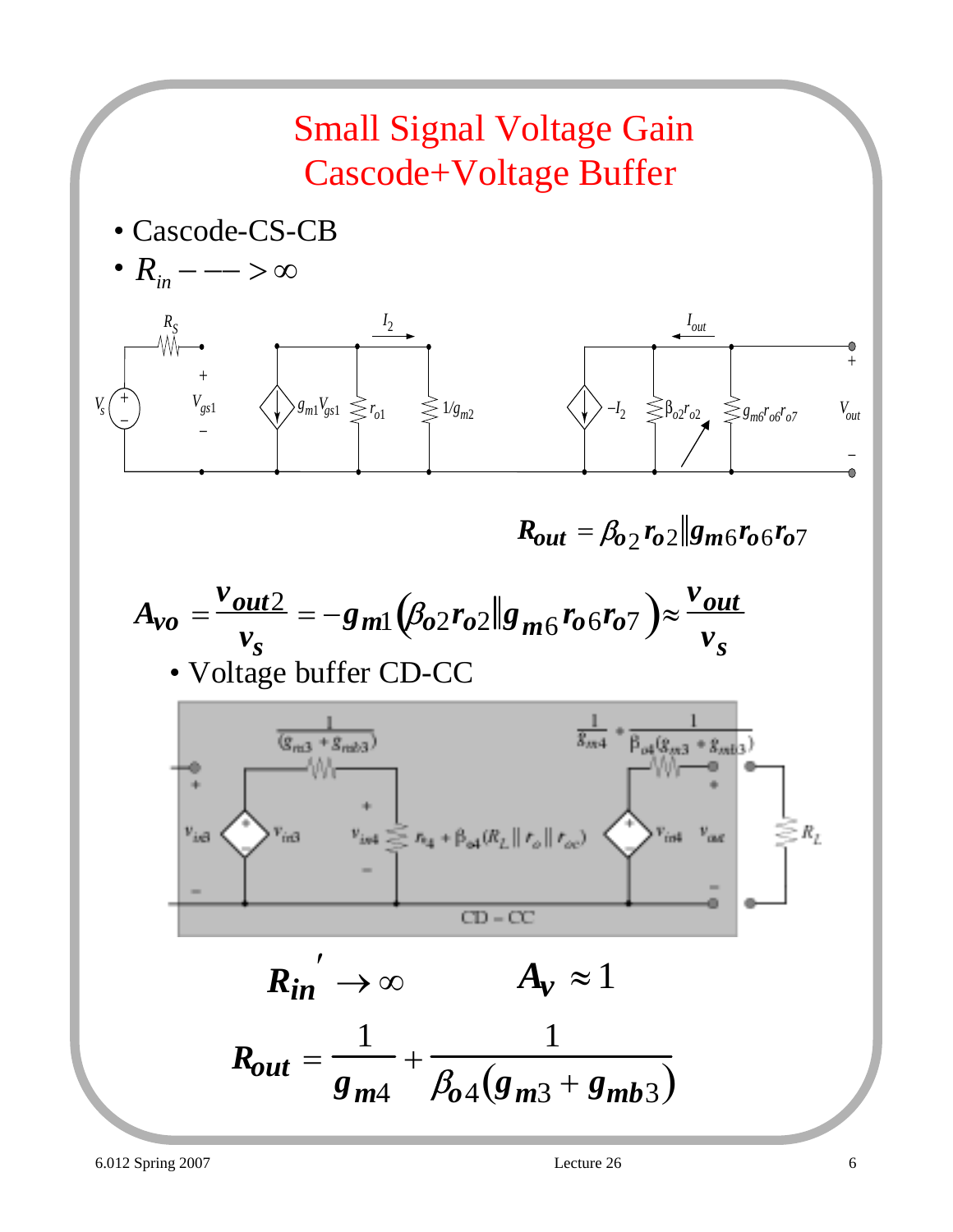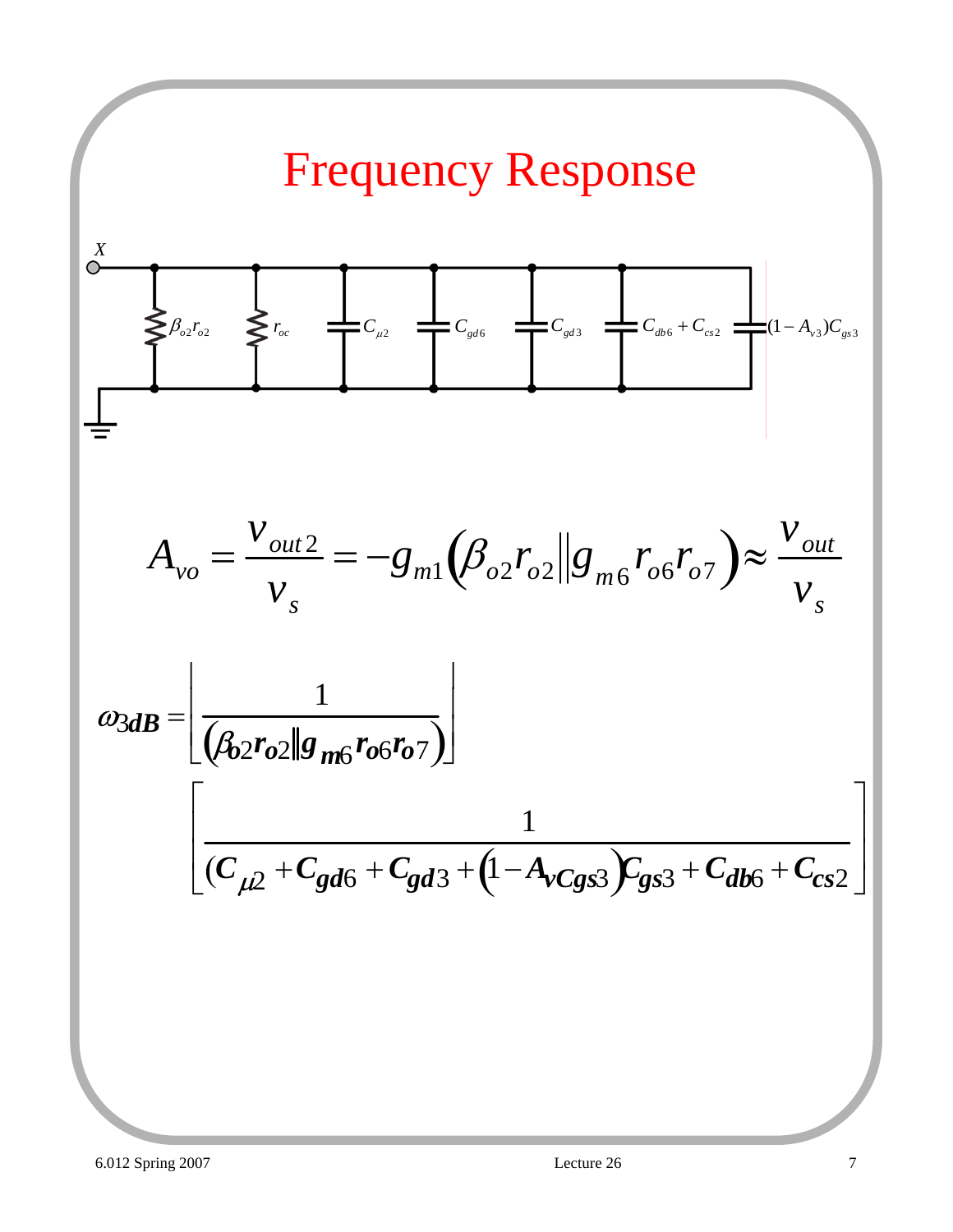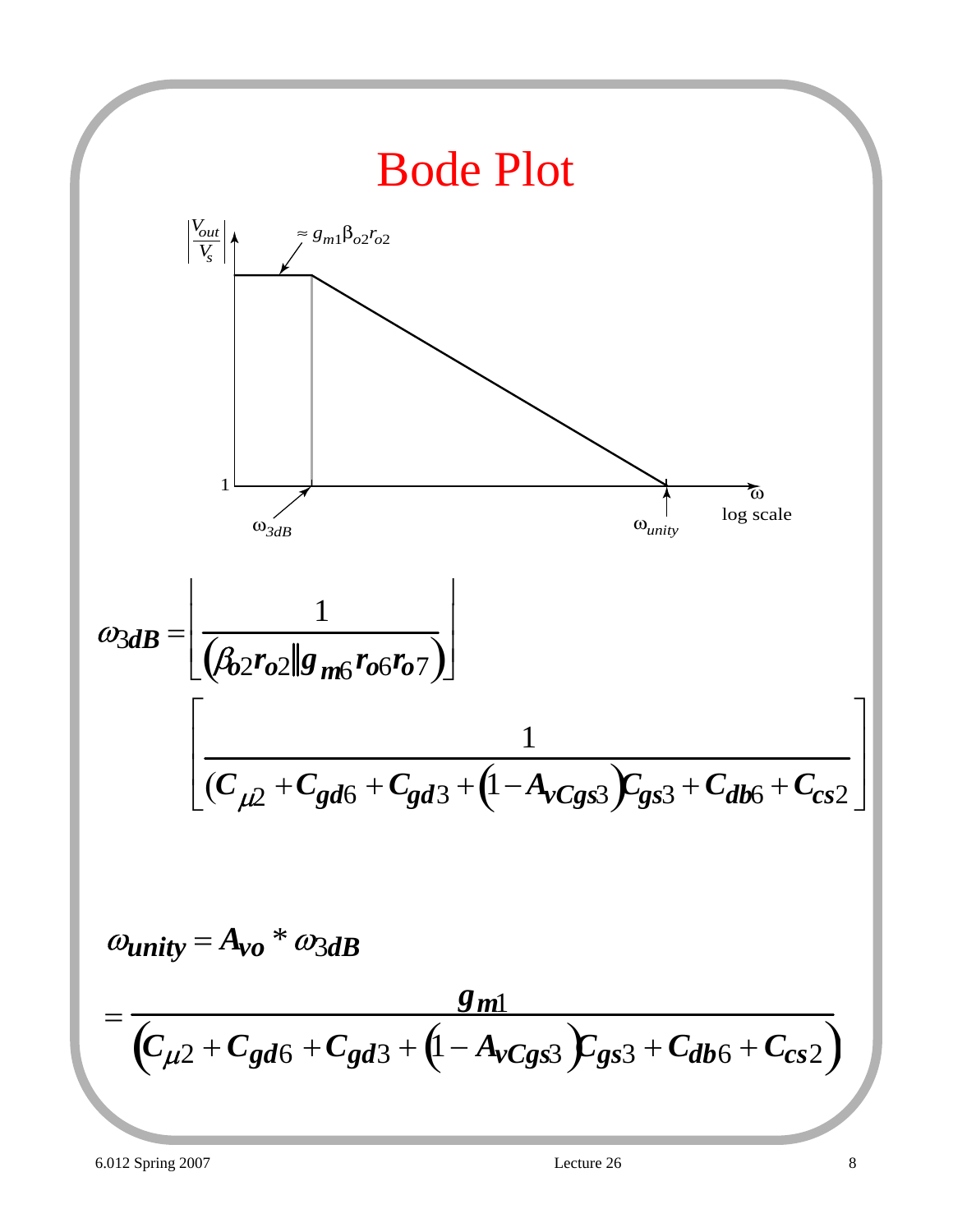# Large Signal DC Analysis

• Assume 
$$
V_{BE} = 0.7V
$$
  
 $V_{GS} = 1.5V$